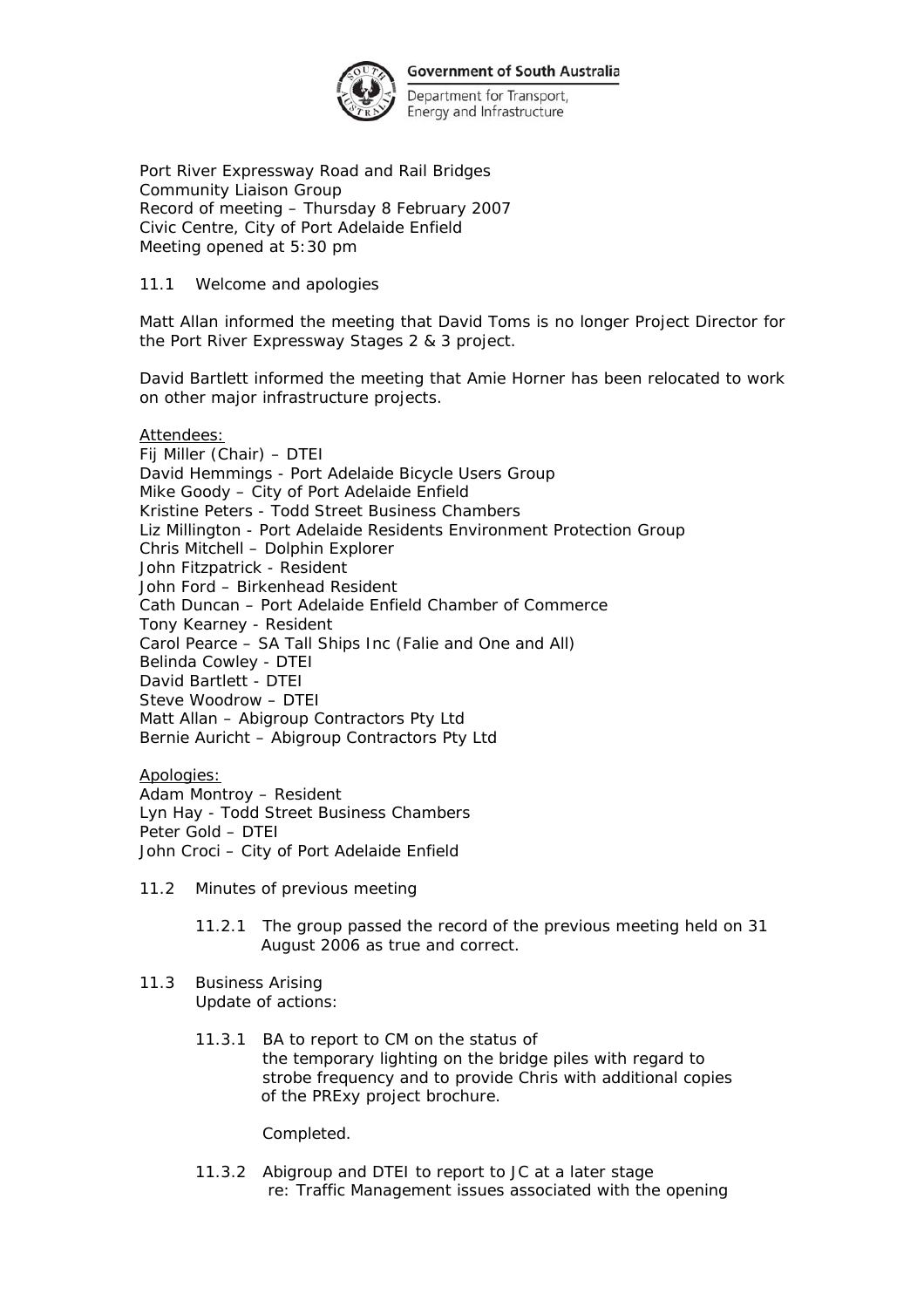

Department for Transport, Energy and Infrastructure

of Bedford Street and Perkins Drive.

Ongoing action BA to clarify with JC.

## 11.4 Contractor report

MA provided at update on construction activities to date:

11.4.1 Both the Road and Rail Bridge approach structures are well underway. In December 2006, 18 pre-stressed concrete beams were lifted into place to form the first two spans of the fixed portion of the Road Bridge. 50% of the elevated rail structure has now been constructed.

> Work inside the rail and road cofferdams is nearing completion. These form part of the support structure, and house the opening mechanisms for the bridge bascules.

- 11.4.2 Roadworks on the eastern side of the project site will be substantially completed by the end of March. Works to be undertaken soon involve connecting the new alignment of Eastern Parade into the old alignment. The works are currently in the planning phase.
- 11.4.3 Roadworks on the western side of the project site are programmed to commence in April/May.
- 11.4.4 The 100% Landscape Design has been received. A landscape display is being prepared and will be presented to the CLG.
- 11.4.5 Abigroup has consulted with DTEI, Arts SA and CPAE and an Artists' Brief has now been completed for lodgment with Arts SA.

 TK enquired on the selection process, proposed location for the works and proposed budget. MA said that the proposed location is the wetland area at the intersection of Nelson Street and Victoria Road; the proposed budget is \$80,000.

 FM said that the selection process will follow the Arts SA brief and guidelines. Arts SA will lead the engagement process.

 JF raised a concern that local artists may be overlooked and that the works go to a city artist.

 FM confirmed that Arts SA will lead the process and ensure that local artists have access through the involvement of the CPAE.

 BA said that the Artists' Brief is linked in with the 'Port Waterfront Framework' emphasizing that the works will link in with the Port's personality.

 DH enquired about the process of selection. FM said that Arts SA will shortlist invited applicants. JF enquired on the membership of the selection committee.

 BA said that Abigroup chose to have a committee that will comprise representatives from CPAE, DTEI, Abigroup and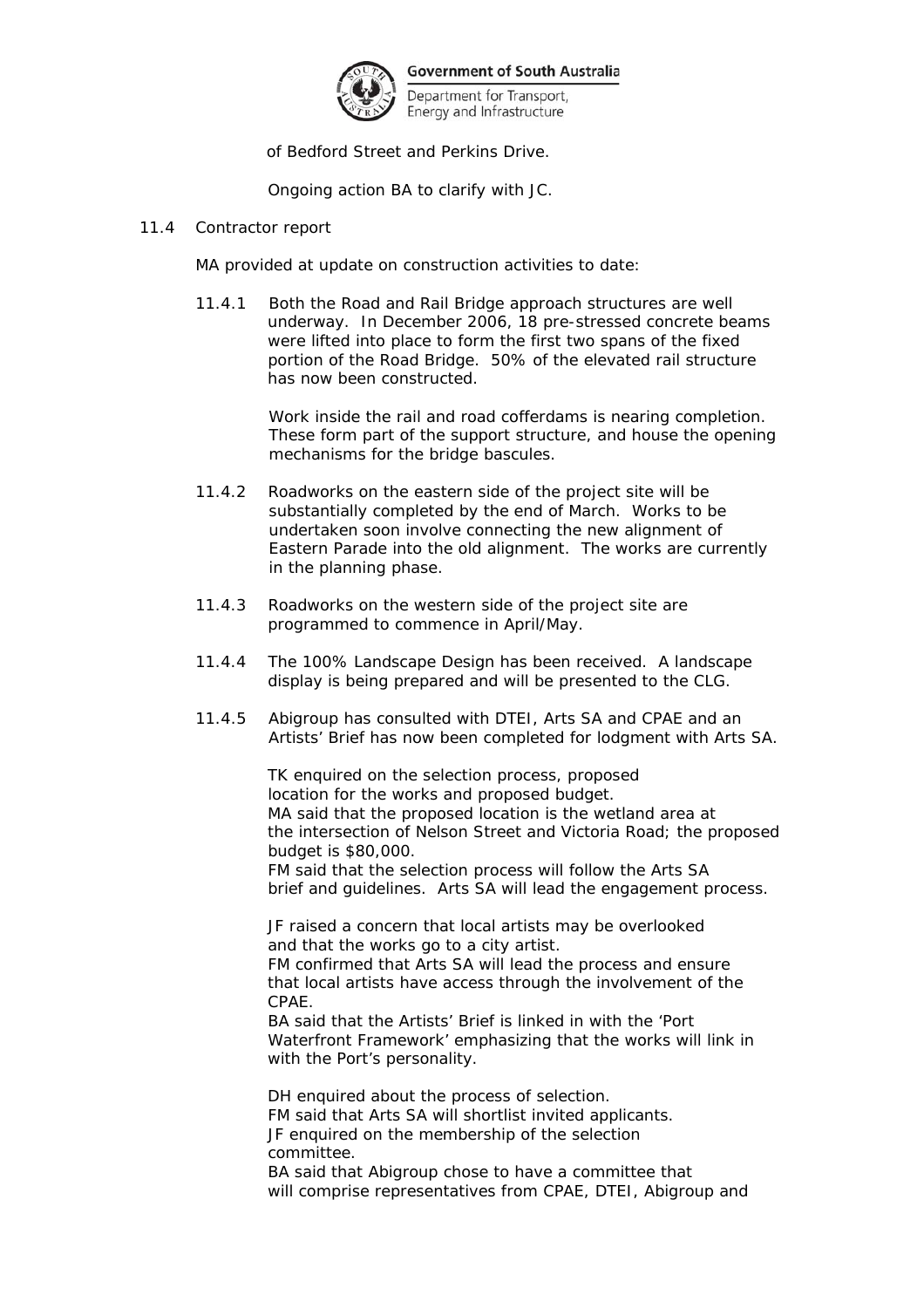

Department for Transport, Energy and Infrastructure

community members.

 JF queried the management of storm water at the proposed detention basin site. DB said that the storm water system is currently under capacity in regard to its outfall and low-lying areas in Semaphore Road. The urban design in relation to PRExy accounts for a 1 in 5 year storm and tracks the 1 in 100 year flood paths. Abigroup will be upgrading the drainage, but it will not be linked all the way to the Port River. Discussions with council are proceeding.

- 11.5 Community Relations Update
	- 11.5.1 DB said that DTEI received a positive response from the first opening regime workshop for Rail Freight stakeholders on 27<sup>th</sup> February. DTEI will host a further workshop for Road Freight Stakeholders on 27 February and a final workshop on 2<sup>nd</sup> March for the Marine Stakeholders.

CM raised the issue of current Inner Harbor marine users not following rules and the need for education. Mr Mitchell suggested a temporary education measure or a 'Give way' sign west of the construction site.

**Action**: DB to present idea to Marine Safety Group.

DB reported new regulations being drafted for PRExy which will be added to the Marine and Harbors Act.

CM queried the impact of street lights on the Road Bridge as the lights may interfere with the line of sight for marine traffic. DB said that this issue will be taken on board for consideration. Steve Woodrow advised that information from forums is being collected and will form part of a report to the Minister.

Marine issues raised by the group included:

DB – ARTC locked into 2 opening times.

DH – asked about emergency mooring and CM commented there is nothing in place currently. SW advised CM to report this to LMC.

DB advised that LMC are relocating the Adsteam tugs and developing facilities in Dock 2.

BC said that DTEI have begun putting together a communications plan for post-opening of the bridges. She said that the CLG will be engaged during the development of the communication materials.

 11.5.2 Noise Attenuation Consultation BC reported the following:

> Noise treatments being offered to 30 properties, on Victoria Road between Swiggs Street and Wills Street.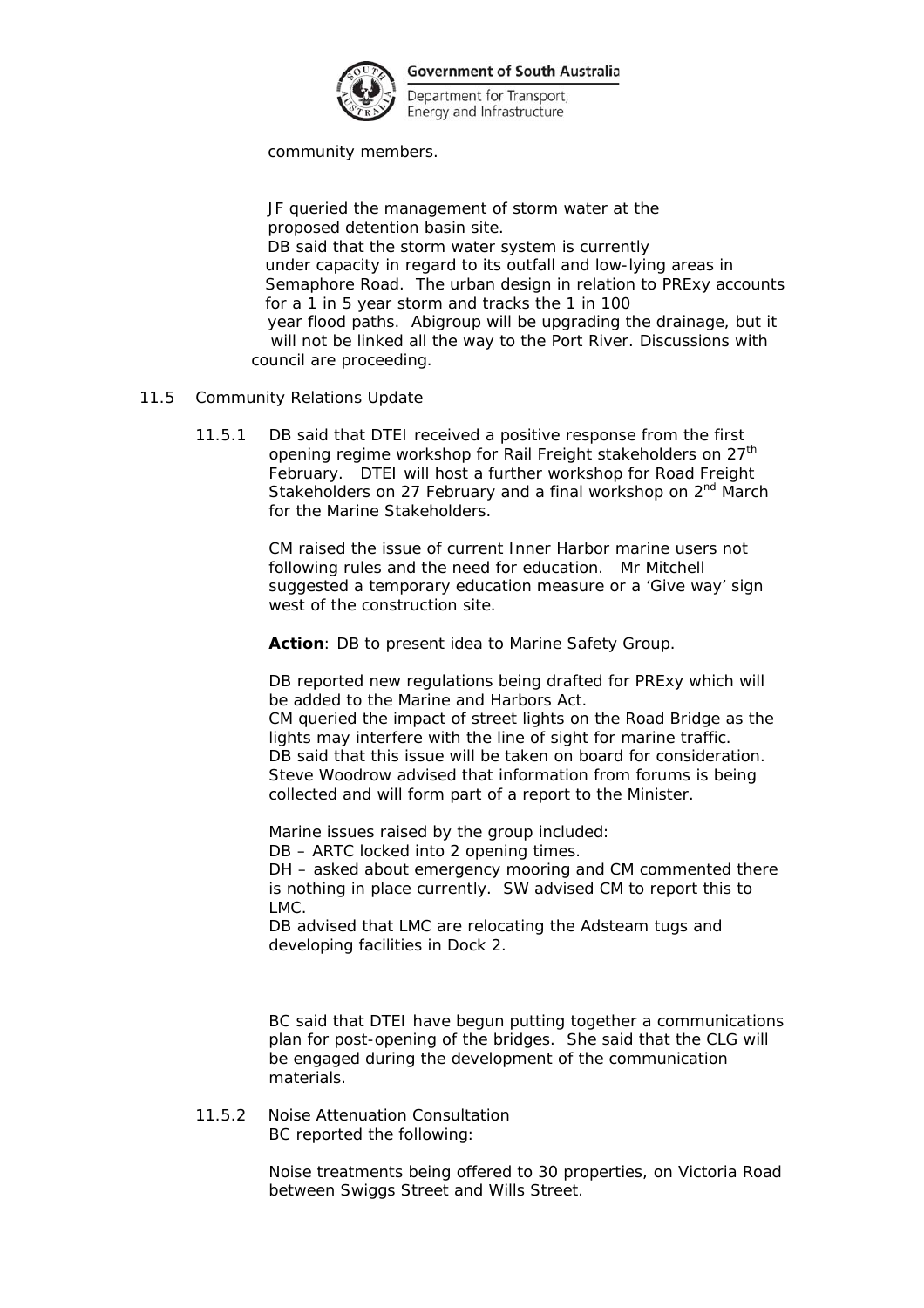

Department for Transport, Energy and Infrastructure

Noise modeling predicts levels will exceed those accepted by EPA in the future if not treated.

To date 29 out of 30 property owners have met with DTEI and Abigroup.

Treatments offered include 2.1m good neighbour, colourbond fencing or window glazing and approval sought from CPAE. This fence option will not block out all noise but result in a 6-7% reduction in noise, bringing noise to within acceptable EPA levels.

Abigroup to meet with residents to choose treatment details. All treatments will include reinstatement of gates.

In response the following issues were raised by the group: CM enquired if brick walls have better noise attenuation properties than Colourbond using Portrush Road as an example. BC responded that treatment was different here due to no land acquisition, which happened at Portrush Road and EPA guidelines were being met. DB advised that residents on Portrush contributed funds to build fencing and that Victoria Road residents can also contribute funds for a brick wall if desired. LM enquired if properties north of Wills Street will be treated (only first house adjacent the intersection). DB advised, no as they are outside of the project site He also commented that traffic volumes are heavy south of Wills which contributes to noise (especially since the closure of Elder Road), but decrease further north.

 TC queried the offer of window treatments. The fencing option would provide more protection to the suburb. BC said that some residents/landlords are choosing not to have a fence due to perceived compromise to safety.

- 11.5.3 BC tabled a copy of an article to be published in the Road Builder magazine.
- 11.5.4 DTEI is providing support to future Flotilla for Kids events by commencing the planning process for the 2008 event. DTEI are assessing the implications of the event in relation to the bridge opening regimen that will be in place at the time of the next event.

Abigroup are one of the sponsors for the 2007 Flotilla for Kids.

- 11.5.5 All communications previously intended for Amie Horner can now be directed to BC.
- 11.6 Community representative reports

 CLG members share information and highlight issues on behalf of local organisations and the community regarding the project.

Information sharing activities: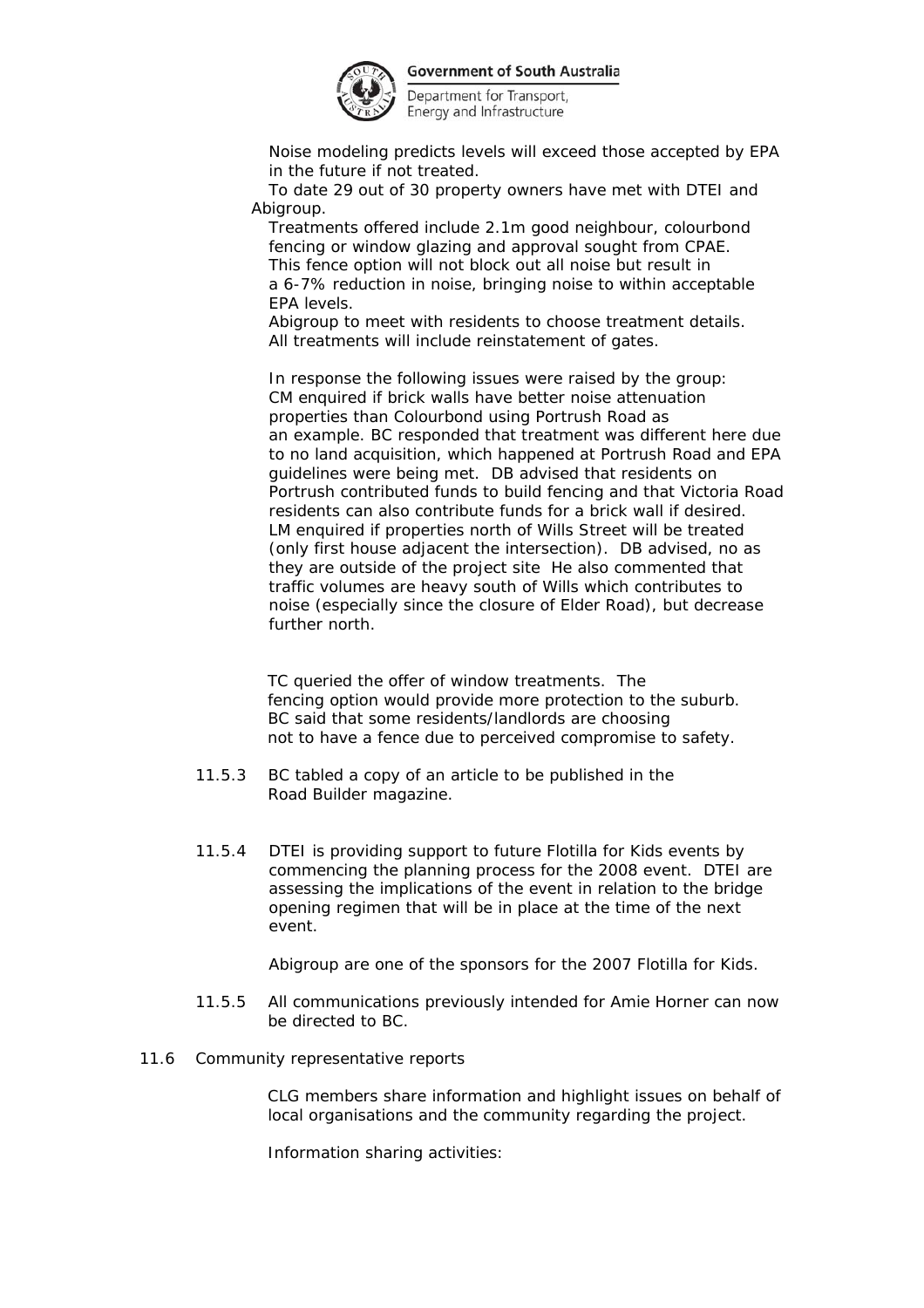

Department for Transport, Energy and Infrastructure

- LM stated that the Port Adelaide Resident's Environment Protection Group is website is further updated. LM said that information from the CLG will be included on this site.
- CP reported that George Lemann resigned from his role as Captain of the *One and All* and an interim Captain has been appointed. There is an issue with the *One and All* being able to traverse unhindered in and out of the harbor. Phillip Marshall, General Manager, is currently negotiating these issues with LMC and DTEI.
- TC said that he is chair of the recently formed Port Adelaide branch of the National Trust. Tony Kearney is now encouraging LMC, CPAE and the National Trust to develop a CLG; using the PRExy CLG as a best practice example.
- JF said that there are potential tensions between all stakeholders to participate in Public Art. JF said that commissioning sketches of the bridges during the construction phase would also be an interesting undertaking and that any funding toward this could be valuable.

JF is a member of the AdBri Coordination Group and enquired on the estimates for maximum traffic volumes pre and post opening. David Bartlett responded that measurements were done late 2005. DTEI met with the Health department and an environmental report was produced that considered the potential increase in particulates throughout the project.

**ACTION:** David Bartlett will supply the environmental reports to JF.

JF enquired about the location of the Visitors Information Centre signage on St Vincent Street that currently directs traffic right onto Todd Street. John Ford said that a prewarning sign would be valuable.

Mike Goody said that CPAE can consider an interim measure.

MA said that the end of February will be an interesting period on site with the arrival of the crane and barge. By the end of February the barge will arrive at ASC; ramps will be built onto the barge and the crane loaded and rigged at ASC. The barge, with crane in place, will be sailed down to site.

FM suggested good time for CLG meeting.

**ACTION**: book meeting for site viewing when crane in the river.

CD enquired if the crane/barge will be publicised.

BC said that there will be a media release and the Minister will be notified of the media opportunity.

CM expressed concern for the uncertainty of their continued location at Queens Wharf. Steve Woodrow said that DTEI have raised the issue of tenants and potential relocations with LMC.